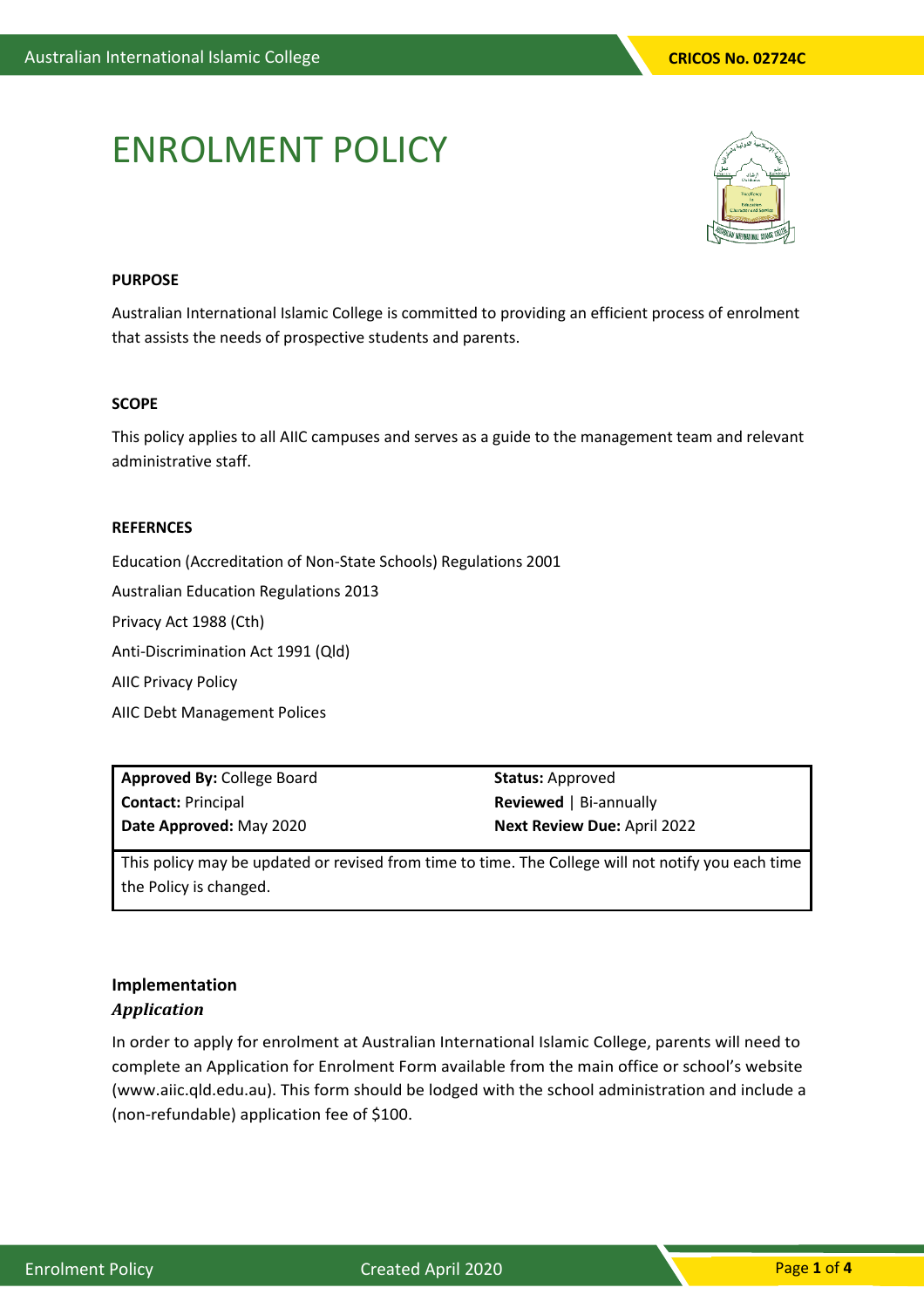#### *Interview*

Students from year 1 to 12 who meet satisfactory outcomes of the College are then invited for an interview. One or both parents must attend the College with the child. Interviews are a helpful opportunity for AIIC staff to discover details about the family and the child and discuss their suitability to the school. It is an important opportunity to learn about the school values, and an opportunity for parents to discuss any special abilities or needs of the child.

The following documents are expected to be provided along to the interviews:

- Past year/semester school reports (academic and behaviour)
- NAPLAN results,
- Awards, Certificates and other supporting documents of achievements.

## **Enrolment Acceptance**

Applicants who have successfully completed the interview will be given an Offer of enrolment. All offers will be made in writing by the principal or HOD. Parents will be two weeks to respond before the offer is withdrawn and offered to the next child on the waiting list.

## **Selection criteria**

- The educational history of the student
- Assessment of personal characteristics and approach to academic work as set out in school reports
- The students and the family's willingness to support the Schools code ofconduct
- Performance in academic competitions
- Whether s/he has siblings already enrolled in the school
- Sporting interests and accomplishments
- Co-curricular interests and abilities
- Reasons for wishing to attend AIIC
- Availability of subjects/courses or combinations of these
- Compassionate circumstances

## **Roles & Responsibilities**

## *Office procedure*

- Collect application form, documentation and fees. Not to accept any application without fee.
- Check application forms are completed correctly and all information provided.
- Complete all correspondence letters with families
- After confirmation of enrolment get parents to complete last section for enrolment. (Declaration and application are signed Refer them to finance for first payments and fees arrangement
- Complete all records and files.
- Add new students documentations to the current students files.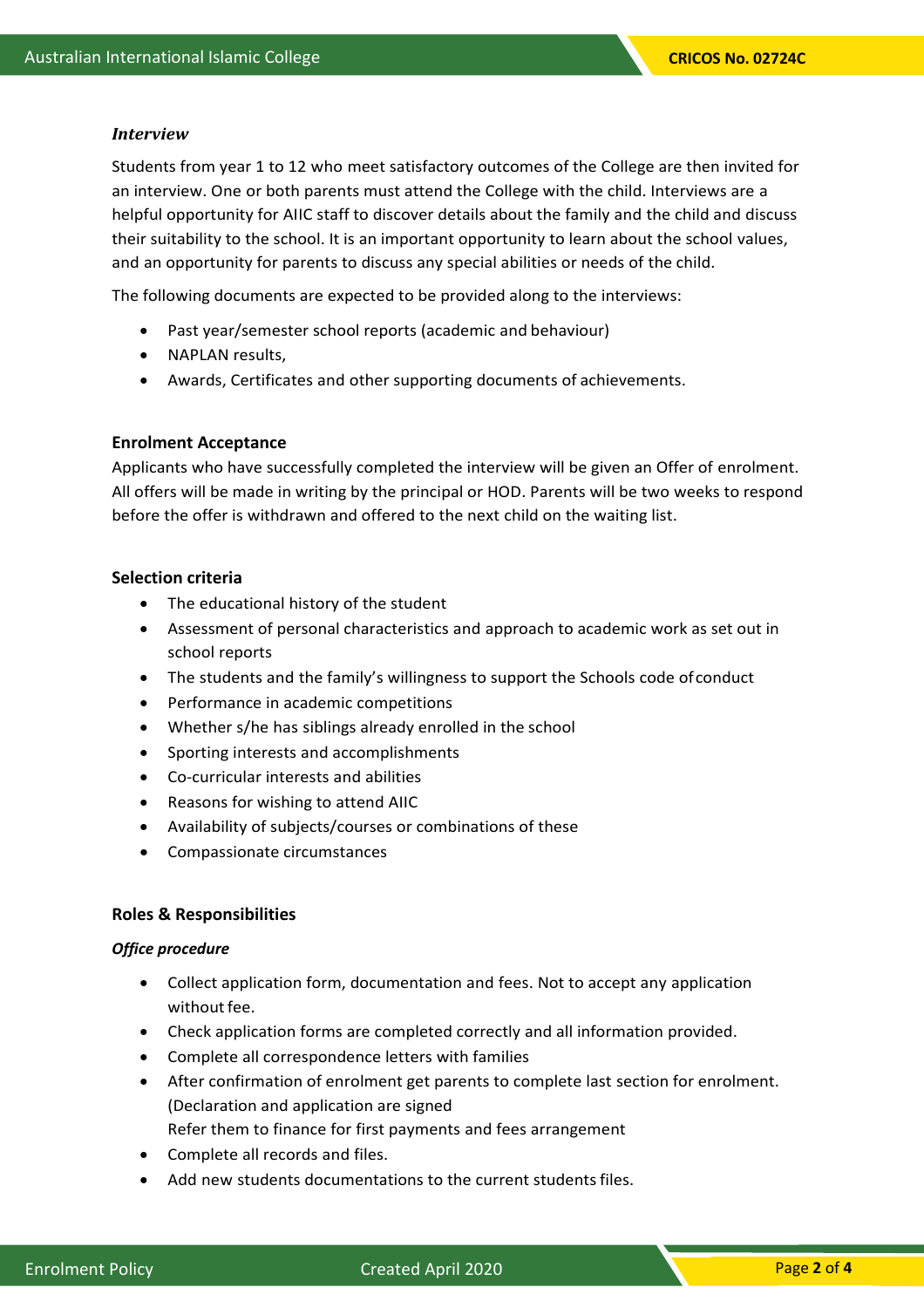- Students will be allocated to classes according to a combination of class size and student need.
- Maintain records for ongoing applications.

#### *IT Procedures*

- Set student email account
- Provide laptop for high school students who have submitted Media and Student Conduct agreement forms to administration

#### **Termination Process**

A parent who intends to terminate his/her child's enrolment with the school needs to complete a Termination Form and provide one full terms notice of termination. The form, which requires the signature of the parent/guardian of the student, needs to be delivered to the administration who will indicate any further formalities, which need to be completed. If the student wants to return to AIIC College, s/he will need to reapply. The College may terminate a student's enrolment at any time, by providing notice to the family, or immediately if the College deems the conduct of the student incompatible with continued enrolment.

#### **Appeals Process**

Where a parent wishes to appeal against the decision of the final enrolment outcome, the appeal should be made by contacting the principal. The principal will seek to resolve the matter.

## **Conditions**

- Fees, levies and charges (as set out in the current Schedule of Fees/Charges) are subject to alteration by the College.
- A full-term notice in writing to the principal must be given for any termination of enrolment, without this you must pay to us one full term's fee
- No student will be permitted to enter a new Term at the College while any part of the tuition fees and other levies/ charges are unpaid. Exemptions to this requirement may be negotiated confidentially with the College Principal.
- The Principal reserves the right to dismiss or suspend any student from the College according to the provisions of the College

### **School Fee and Collection Process**

If we increase the fees for a term by more than 10% of the fees payable for the preceding term, you may terminate this enrolment contract by notice in writing to us given within fourteen (14) days of the date on which we notify you of the increase.